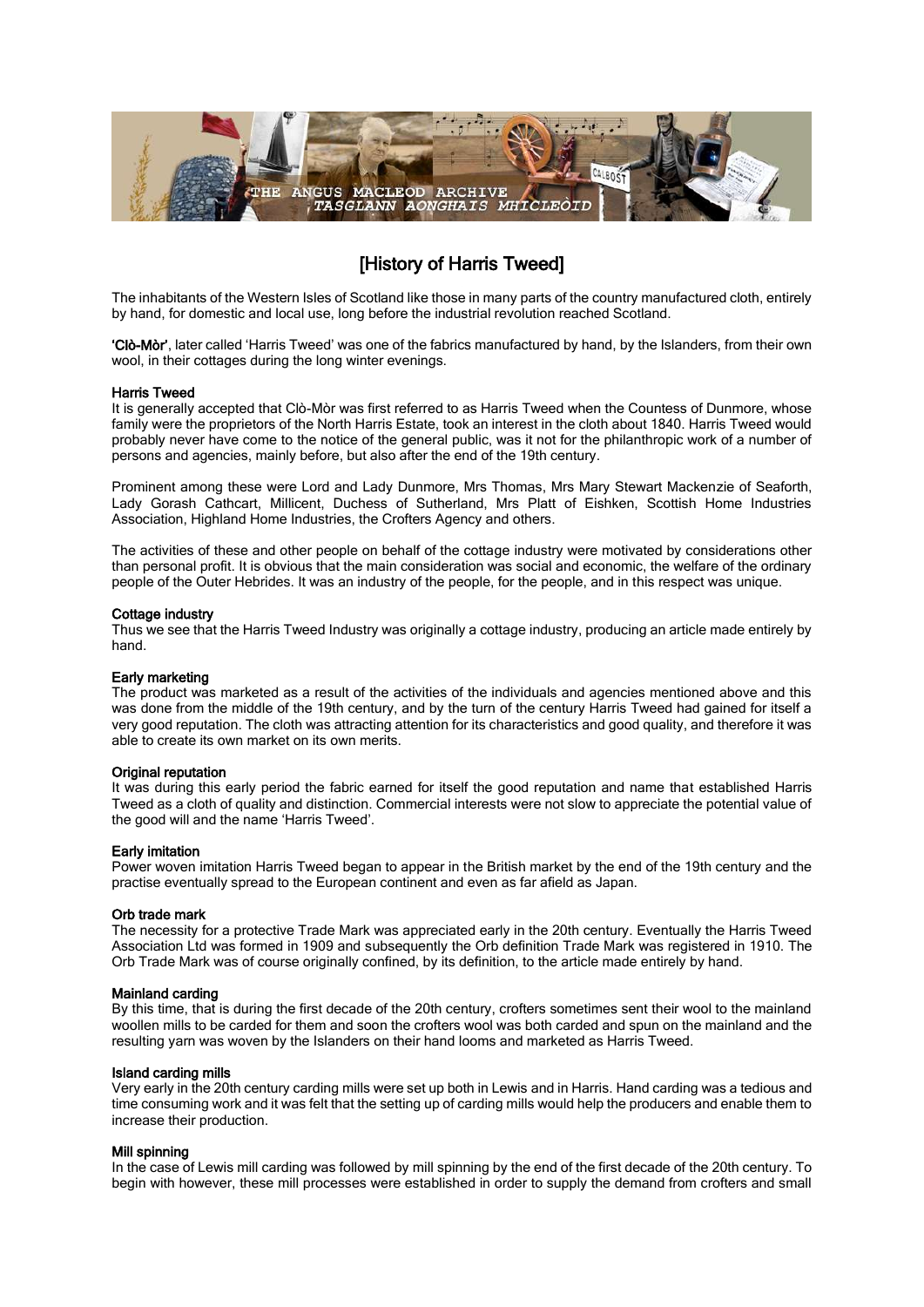producers for carded wool, and later for mill spun yarn for the production of Harris Tweed as well as yarn for the weaving of blankets for domestic use.

#### Mill manufacturers

The Lewis mills soon realised they could manufacture Harris Tweed as well as spin yarn for the islanders and so the Lewis spinners began to make Harris Tweed on their own account during the second decade of the 20th century. It was however, after the First World War before the Lewis spinners produced a significant volume of cloth. The bulk of the cloth produced before 1920 was still produced by the crofters and small producers.

## Mill buying of Harris Tweed

During the early years of the Lewis spinners they engaged to a limited extent in the purchase of Harris Tweed from the Islanders.

#### Mainland mill spun yarn

Mill spun yarn was first introduced into the Harris Tweed Industry from the mainland and by 1920 a large volume of mainland spun yarn was imported into the Islands. Tweed made from this yarn was marketed under various names such as 'Lewis Tweed', 'Home Spun Tweed', 'Harris Tweed' etc. Generally speaking experience showed that it was easier to sell under the name of Harris Tweed and so most of the imported mainland yarn was marketed under the name 'Harris Tweed'.

## Historic use of the term Harris Tweed

Historically therefore, the term 'Harris Tweed' was applied to tweed made entirely by hand in the Outer Hebrides and this article was protected by the Orb Trade Mark from 1911 onwards. The term Harris Tweed was also freely and generally applied to tweed made from mill spun yarn produced either in the Outer Hebrides of Scotland or mainland Scotland. There was one common feature to all cloth sold as Harris Tweed and that was that it was hand woven and, with the exception of Shield Harris Tweed all of it was hand woven at the islanders' own homes.

#### Period 1914 / 1934

During the period of approximately 20 years prior to the amending of the definition of the Orb Trade Mark in 1934, almost all the Harris Tweed manufactured was made from mill spun yarn and a very large proportion was made from mainland spun yarn. It is felt that a reasonable estimate of the mill spun yarn used at this time may be 50%. Almost, if not all, the producers of Harris Tweed that came into prominence after the amending of the Orb definition in 1934 had used mainland yarn; indeed I think it is only one spinner/manufacturer that did not to a large extent build his original Harris Tweed manufacturing business on mainland spun yarn.

## The 1934 'Orb' amendment

By the early 1930s the Hebridean spinners had grown into a powerful force and they were no longer content with the use of the term Harris Tweed, they now felt they should have the use of the Orb Trade Mark as well and so they commenced an agitation to have the Orb definition changed to allow the use of the Hebridean mill spun yarn. A fierce controversy followed because a large number of small producers and crofters resisted the moves to change the Orb definition in favour of the Hebridean spinners. There were bitter complaints about the restrictive practices of the Hebridean spinners when it came to supplying yarn to their competitors. It was strongly felt that an amendment of the Orb definition in favour of Hebridean mill spun yarn would prejudice the use of mainland mill spun yarn because cloth made from such yarn would not be eligible for the Orb Trade Mark. The small producers and crofters would be at the mercy of the Hebridean spinners and few of them doubted the ultimate result of such dependence on commission spinners who were also their competitors in the marketing of cloth.

The Hebridean spinners were able to put forward a powerful lobby and a united front, whereas the non-spinner producers were divided in their approach and lacked unity and leadership.

In 1934 the Board of Trade granted an amendment to the definition attached to the Orb Trade Mark, allowing the application of the Trade Mark to cloth made from Hebridean mill spun yarn.

In reality, mainland mill spun yarn had an equal, if not better claim to qualify for the Orb Trade Mark.

Furthermore the 1934 Orb amendment created a situation of privilege and a perfect opportunity for the practice of unfair restrictions by the Hebridean spinners against those producers of Harris Tweed who depended on them for their supply of yarn at a price that would enable them to compete with the spinner/manufacturers in world markets. The 1934 Orb amendment was not realistic because it did not take account of the plain facts of the situation and I maintain the consequences of the amendment were detrimental to the industry and to the best interests of the community in the long run.

The Hebridean spinners did practice unfair restrictions against their yarn customers as can be ascertained from the testimony of many small producers. Also the best interests of the buying public were not served by the commercially restrictive conditions created by the amendment which gave a few spinners a monopoly in the essential raw material necessary for the production of Harris Tweed that would qualify for the protective Trade Mark originally granted to the crofters and small producers.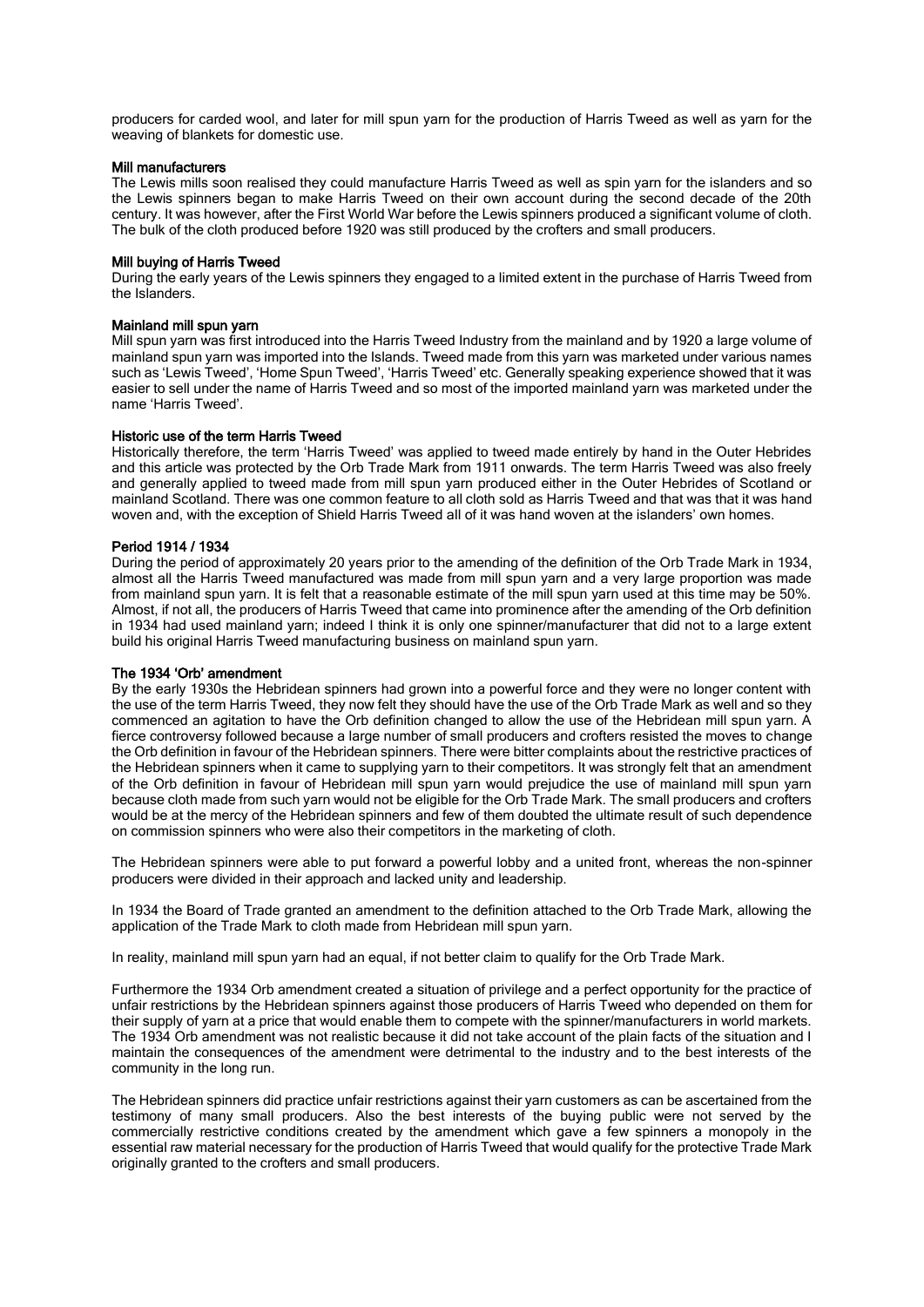#### Claim of mainland to the 'Orb'

The natural growth of the Harris Tweed Industry after 1934 was stifled because the historical claim of mainland yarn to recognition and inclusion within the amended definition of the Orb in 1934 was not recognised.

The admission of mainland yarn to qualify for the Orb would not have created any threat to the continuity of the industry in the Scottish Hebrides exclusively, and it would not have created any difficulty in the administration of the Orb Trade Mark.

It would be just as easy for the H.T.A. to control the wool content of Orb Harris yarn spun on the mainland as it was for yarn spun in the Hebrides.

No one would go to the trouble to bring yarn from the mainland if yarn of similar quality and price could be bought on the Islands. Therefore the local spinners would have the incentive to supply the demand for yarn. I maintain they had the capacity to produce, at all times, far in excess of their production at any given point in time.

No manufacturer from the mainland could embark on the production of Harris Tweed without first taking his yarn to the Islands where the hand weaving process had to be carried out at the Islanders homes. In that way the essential processes in the manufacture of Harris Tweed had to be carried out in the Islands and more employment created for the weavers.

The small producer element in the industry would have been free from the unfair restrictions of the Hebridean spinners.

It is therefore reasonable to conclude that the growth of the industry would have been faster and greater, and that the industry would have provided a much higher degree of employment over the years.

It is an undisputed fact that the demand for Harris Tweed was far in excess of the supply in both home and export markets during a large part of the time following the 1934 Orb amendment.

As proof of this fact, one can point to the large volume of Harris Tweed supplied to the market by the shield growth of manufacturers on the mainland of Scotland.

No damage was done to the Harris Tweed industry by the activities of the mainland Shield growth. On the contrary the Shield growth made a valuable contribution to the economy of the Hebrides by providing work for weavers at a time when the weaving force was grossly under employed.

Had mainland yarn been available under the 1934 Orb amended definition, it is reasonable to assume that many of the small producers who were already in business on a fairly large scale would have prospered. Also it is reasonable to assume that small producers from other parts of the Hebrides might well have engaged in the manufacture of Harris Tweed on a larger scale, thus creating work for the grossly under-employed weaving force, many of whom were forced to leave the Islands in search of work. In the early 1930s it was estimated that the existing Hebridean mills, spinning to full capacity would have a yarn output, probably sufficient to produce about 600,000 yards of tweed a year.

At the same time it was estimated that the probable weight of yarn imported into the Islands in the early 1930s was between 500,000 and 600,000 yards per year, or sufficient to produce an equal quantity of tweed to that produced from Island spun yarn.

Over the years the cost of Hebridean spun yarn was invariably higher than similar yarn imported from mainland mills and very often the quality of mainland yarn was superior.

In the 1950s and 1960s the mainland Shield competition sold their Harris Tweed 2s/- below the Orb cloth yet at that very time the small producers were being squeezed out of the Orb industry because of the high price of Orb yarn.

#### Mainland yarn used after 1934

Mainland yarn continued to come into the Islands after 1934 in a substantial volume despite the disadvantage it was now under compared with the similar Hebridean mill spun yarn. Even as late as 1961, almost 30 years after the 1934 amendment, Mr H. A. Moisley of Glasgow University writing in his book 'Harris Tweed – A Growing Highland Industry' shows that 16% of all the Harris Tweed sold at that time (including Shield Harris Tweed) was made from mainland mill spun yarn. It is not difficult to imagine that the volume of cloth made from mainland yarn and sold as Harris Tweed would have been a great deal higher over the years had this side of the industry enjoyed the undoubted advantage of the Orb Trade mark and the encouragement of the Harris Tweed Association Ltd.

The market potential for Harris Tweed during the 30 to 40 years following the amending of the definition of the Orb Trade Mark in 1934 was never realised and that was proved by the substantial foothold gained by the mainland Shield producers in the 1950s and 60s.

It is a well known fact that Hebridean weavers were seriously under-employed during the whole of the history of the